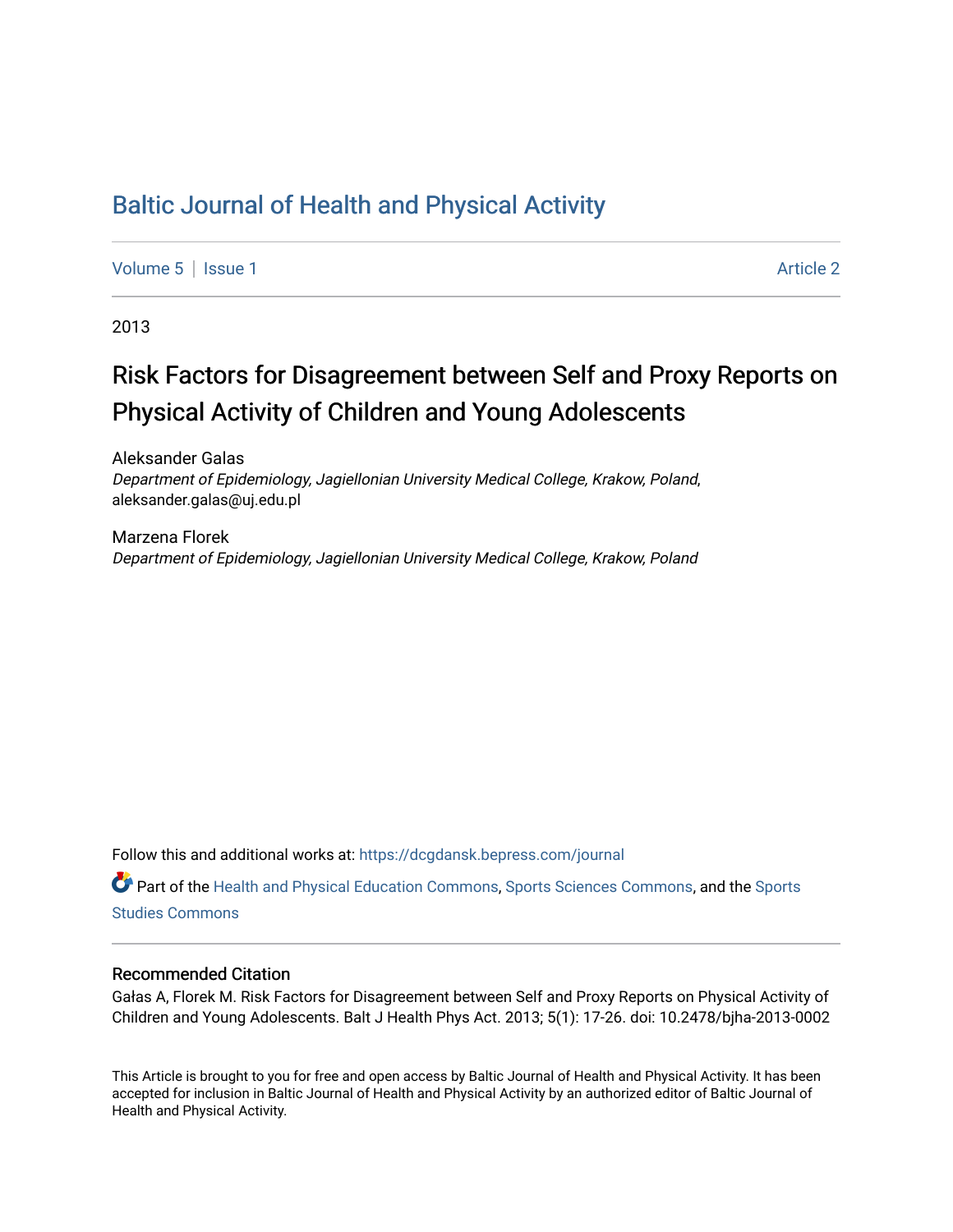| <b>VERSITA</b>   |
|------------------|
| ORIGINAL ARTICLE |

DOI: 10.2478/bjha-2013-0002

|                                                                                                                                                                                                                                                                                                        | <b>Risk Factors for Disagreement between Self</b><br>and Proxy Reports on Physical Activity<br>of Children and Young Adolescents                                                                                                                                                                                                                                                                                                                                                                                                                                                                             |  |  |
|--------------------------------------------------------------------------------------------------------------------------------------------------------------------------------------------------------------------------------------------------------------------------------------------------------|--------------------------------------------------------------------------------------------------------------------------------------------------------------------------------------------------------------------------------------------------------------------------------------------------------------------------------------------------------------------------------------------------------------------------------------------------------------------------------------------------------------------------------------------------------------------------------------------------------------|--|--|
| <b>Authors' Contribution:</b><br>A – Study Design<br>B - Data Collection                                                                                                                                                                                                                               | Alaksander Gałaś <sup> (A, C, D, E, F, G)</sup> , Marzena Florek <sup>(A, B, F)</sup>                                                                                                                                                                                                                                                                                                                                                                                                                                                                                                                        |  |  |
| C - Statistical Analysis<br>D - Data Interpretation<br>E - Manuscript Preparation<br>F - Literature Search<br>G - Funds Collection                                                                                                                                                                     | Department of Epidemiology, Jagiellonian University Medical College,<br>Krakow, Poland                                                                                                                                                                                                                                                                                                                                                                                                                                                                                                                       |  |  |
|                                                                                                                                                                                                                                                                                                        | Key words: self report, proxy report, physical activity, children, adolescents                                                                                                                                                                                                                                                                                                                                                                                                                                                                                                                               |  |  |
|                                                                                                                                                                                                                                                                                                        | <b>Abstract</b>                                                                                                                                                                                                                                                                                                                                                                                                                                                                                                                                                                                              |  |  |
| Background:                                                                                                                                                                                                                                                                                            | Self and proxy-reports sometimes are the main source of information on physical<br>activity among schoolchildren. To pool the together, the knowledge on comparability<br>is required. The main aim of the study was to assess the comparability of data gath-<br>ered from schoolchildren and their mothers concerning physical activity of youths and<br>to identify factors associated with disagreement.                                                                                                                                                                                                 |  |  |
| <b>Material/Methods:</b>                                                                                                                                                                                                                                                                               | A cohort of 91 children (66% girls), aged 7-15 years, and their mothers were studied<br>using a questionnaire in a cross-sectional design. Information gathered included av-<br>erage leisure time physical activity during the summer and winter weeks over one<br>year prior to the interview.                                                                                                                                                                                                                                                                                                             |  |  |
| <b>Results:</b>                                                                                                                                                                                                                                                                                        | The observed level of Lin's concordance correlation coefficient for agreement be-<br>tween children and their mothers varied from 0.32 for TV/movie viewing to 0.79 for<br>non-seasonal activity. Sedentary lifestyle (>25.5 hours in sedentary activity/week)<br>was identified as a factor associated with disagreement in reports on general sea-<br>sonal activity (OR=5.47, 95%Cl: 1.78-16.83) and on seasonal team games (OR=5.42,<br>95%Cl: 1.74-16.88). Increase in categories of BMI percentiles was associated with an<br>increased risk of disagreement (p for trend 0.037, 0.041; respectively). |  |  |
| <b>Conclusions:</b>                                                                                                                                                                                                                                                                                    | The comparability of information on the level of children's and young adolescents'<br>leisure time physical activity depends on the nature of this activity. Sedentary lifestyle<br>and increased body mass index may be responsible for disagreement in some types<br>of physical activity. The use of parental proxy reporting as a supplementary source of<br>information on the level of physical activity of children should be applied, if ever, with<br>caution.                                                                                                                                      |  |  |
| Word count: 3.893<br>Tables: 4                                                                                                                                                                                                                                                                         | Received: June 2012                                                                                                                                                                                                                                                                                                                                                                                                                                                                                                                                                                                          |  |  |
| Figures: 0<br>References: 33                                                                                                                                                                                                                                                                           | Accepted: December 2012<br>Published: March 2013                                                                                                                                                                                                                                                                                                                                                                                                                                                                                                                                                             |  |  |
| Corresponding author:<br>Aleksander Gałaś, MD, PhD<br>Department of Epidemiology, Chair of Epidemiology and Preventive Medicine<br>Jagiellonian University Medical College<br>Kopernika St 7, 31-034 Krakow, Poland<br>Phone +48 12 4231003, fax. +48 12 4228795<br>E-mail: aleksander.galas@uj.edu.pl |                                                                                                                                                                                                                                                                                                                                                                                                                                                                                                                                                                                                              |  |  |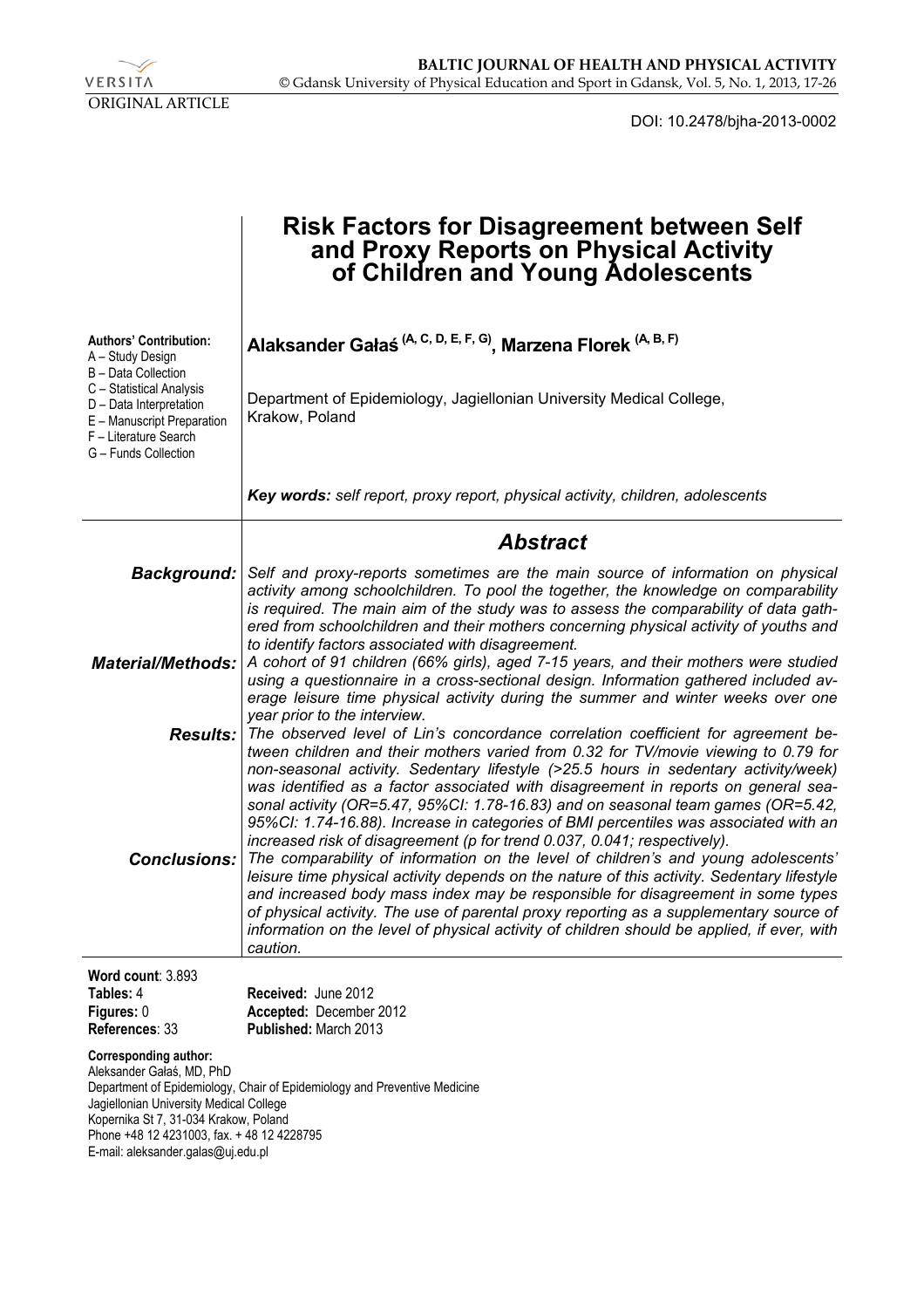#### **Introduction**

Although easily accessible and relatively cheap movement instruments have been developed and are used in population studies on physical activity among children, self-report is very often the main source of information. In general, recommendations suggest using objective monitoring (like motion sensors and physiological monitoring) for the measurement of physical activity; however, they mention that 'development and evaluation of these technologies are needed for assessing populations with different activity profiles and socio-demographic characteristics' [1]. A recent review showed more than 20 existing questionnaires with a different level of validity and reliability used all over the world in young people for population surveillance [2]. Self-reports are still the most commonly employed procedures, either interviewer- or self-administered, as these methods are relatively inexpensive, easy to administer and time saving [3, 4]. The use of questionnaires, however, to gather data directly from children or adolescents (i.e., the objects of interest) has some limitations. Answers are subjective and may be biased by the level of understanding of certain questions and by the ability to correctly assess the amount of time spent on the activity in question [5].

Some researchers gather data on physical activity (PA) using proxy respondents, such as parents, guardians, or teachers [6, 7]. Proxy respondents are easily available in some circumstances. Sometimes investigators decide to collect information from proxy respondents in a case, when the person of interest is unwilling to be interviewed or is too old or too young, thus in studies on children proxies are used relatively often. Young people, because of their agedependent developmental abilities, may be unable to assess the course of time, and thus may provide biased information on their behaviours [8]. Proxy respondents, however, may not have knowledge of the time children spend on different activities, especially, if games or playing have been taken in their absence. Authors sometimes decide to analyse data gathered from children (as one part of a study sample) and from proxy respondents (as a second part of a sample) together [9]. This leads to a question what, beyond the reliability, is the comparability of information obtained by self- and proxy-reports. Moreover, data on the comparability of different sources of recall information (gathered by a questionnaire) on children's PA are scarce and the factors responsible for disagreement have yet to be identified [10].

The main aim of the current study was to assess comparability of data concerning physical activity of schoolchildren collected by a questionnaire administered to youths (self-reporting group) and their mothers (proxy group) as well as to identify factors associated with disagreement.

## **Material and Methods**

The cross-sectional study was carried out in Krakow, Poland. The study sample covered primary school children. Study participants were recruited among consecutive patients who contacted their General Practitioner (GP, i.e. primary care physician) during the three month study period. Inclusion criteria were age 7-15 years (i.e., primary school age), no dietary restrictions and no dietary related diseases, and the presence of the child's mother during the visit. All those who were given dietary advice by a physician, nutritionist, nurse, etc. due to an underlying health condition or those who were encouraged (by any professional) to control their weight or to increase the level of PA were excluded from the study. Exclusion criteria were verified by questions administered to mother of a child and additionally by information obtained from the child's GP. Informed consent was obtained from the mother of a child. The protocol of the study was approved by the local Bioethical Committee of Jagiellonian University.

*Questionnaire.* Data on PA were gathered by a questionnaire administered to children and their mothers. Data collection was completed during a face-to-face interview by trained interviewers in a separate waiting room before the meeting with a GP. There was a random sequence in which the questionnaire was administered to respondents (i.e., mother-child or child-mother). Neither the mother nor the child was present when the interview was performed with the other person. GPs were not involved in the process of data collection. Variables included in the questionnaire dealt with an average leisure time PA during summer and winter weeks over one year prior to the interview. The type of and the time devoted to a given PA was measured by the following questions: (1) 'Which of the following physical activity did you do last year, please exclude games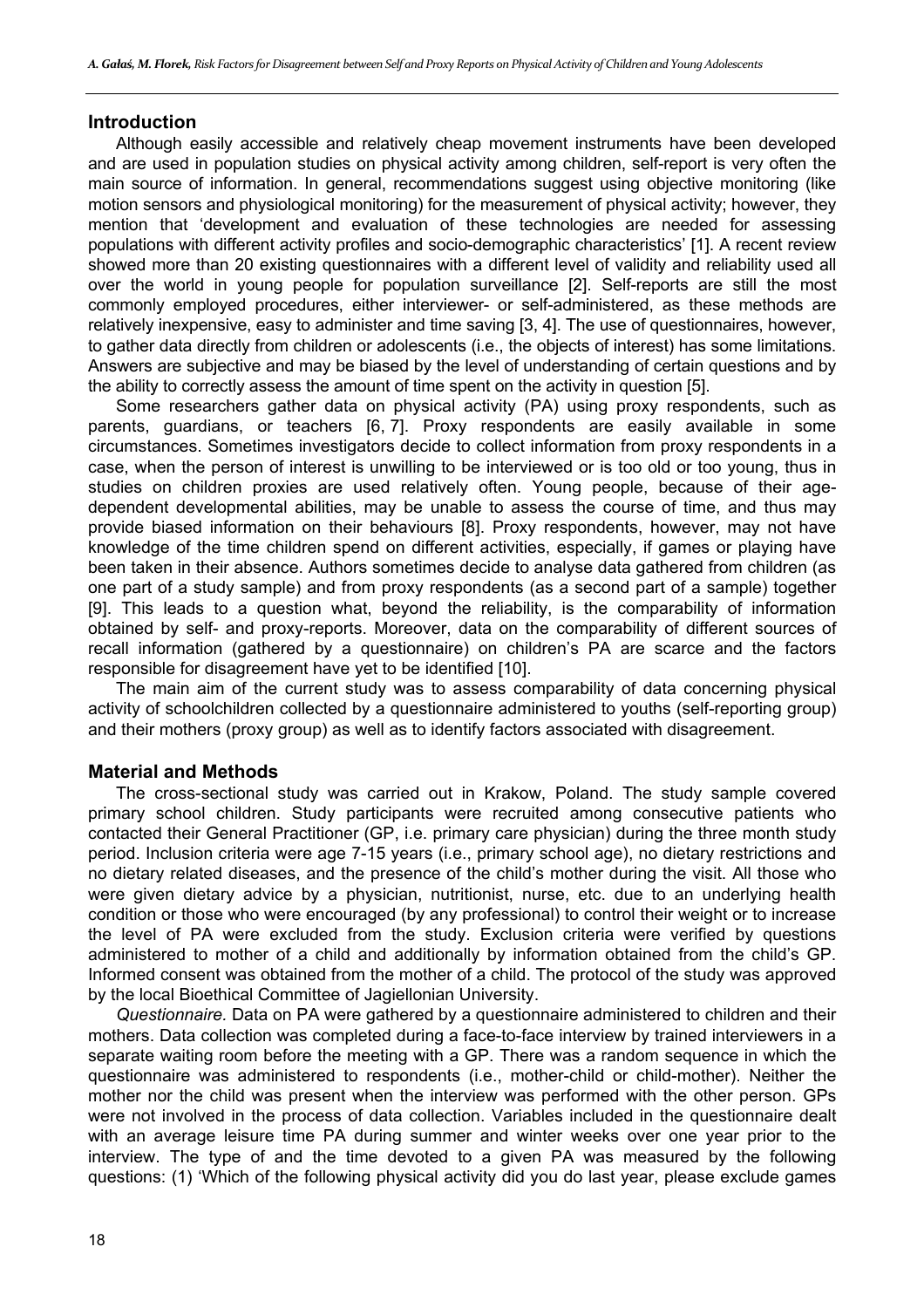played during lessons of physical education?'; (2) 'On average, how many days weekly did you do this physical activity?'; and (3) 'On average, how many hours a day did you spend doing this type of physical activity in these days?'. Data concerning sedentary lifestyle were collected using the following questions: (1) 'Did you spend time (outside the school) doing any of the following activities: TV/movie watching, playing PC games, etc.?'; (2) if yes, 'On average, how many days weekly did you do these activities?'; and (3) 'On average, how many hours a day did you spend on these activities in these days?'. All questions were asked separately for summer and wintertime and finally the level of activity was expressed as an average number of hours per week. The type of physical activity named in the questionnaire included biking, swimming, football, roller skating or skateboarding, volleyball, basketball, ballet or dancing, judo or karate, skiing, skating, swimming. The information on TV and movie watching, playing computer games, and doing homework was also collected. The same questions were asked to children and their mothers. To ensure comprehension, the questionnaire was pilot tested prior to implementation in a group of 14 children, aged 8-12 years.

*Sample size.* It was assumed that in the group of interest (like the predefined group of children with sedentary lifestyle) the frequency of matched reports (meaning that a child reported the same amount of time spent on a particular activity as reported by his/her mother) would be about 40%. The odds ratio for disagreement was expected at about 2.5, the alpha level was assumed at 5%, the power at 90%. Finally, the required sample size was 70 to 100 pairs (child-guardian). During the study period 105 pairs were asked to participate, 6 of them refused (response rate 94.3%). Additionally, 8 pairs were excluded from the analysis because the guardian was not the child's mother (2 fathers and 6 grandmothers). Finally, 91 (86.7% of the primary sample) pairs were analysed.

*Statistical analysis.* Seasonal and non-seasonal activity was defined according to the nature of the activity and a possibility to perform the particular activity during the whole calendar year. Biking, roller-skating, skateboarding, swimming, football, volleyball, basketball, skiing, and skating were considered seasonal activities. Volleyball and basketball were also put into this category, taking into account that most children play these games more frequently during spring and summer and thus the time spent playing these games varies significantly by season. Seasonal activities were divided into two subgroups: team games (i.e., football, volleyball, basketball) and individual games (i.e., biking, roller-skating, skateboarding, swimming, skiing, skating). Time spent on gymnastics, ballet, dancing, judo and karate was summed together and analysed as non-seasonal activity.

Because of the skewness of the data, differences in the information on the level of children's PA, as gathered from the young people themselves and their mothers, were presented using medians and the inter-quartile range and were tested by Wilcoxon's matched-pairs signed-ranks test. Comparability was evaluated by Lin's concordance correlation coefficient for agreement [11]. Next, data were categorised into three levels of PA: 'no', 'lower', and 'higher' activity. 'Lower activity' was defined as time spent on a particular activity being lower than the median, whereas 'higher activity' was defined as time spent being greater than the median. Disagreement was defined as any difference noted in the categories as reported by the mother and her child (i.e. 'lower' category by mother and 'higher' by a child was considered as 'disagreement'). Finally, to reveal risk factors associated with disagreement the logistic regression model was used. Age (as a continuous variable), the body mass index (BMI in categories of percentiles according age and sex [12]: ≤50th percentile, >50th to 75th, >75th to 99th, >99th), and sedentary lifestyle (defined as exceeding the median, i.e. >25.5 hours/week) were hypothesized as potential factors associated with disagreement. Sex of a child, mother's education, having a sibling and one of predictors of child's anthropometry like height of the child's father were used as covariates in multiple logistic regression models.

Testing for statistical significance was based on a 5% level of significance. All statistical analyses were performed using Stata version 10.0 software.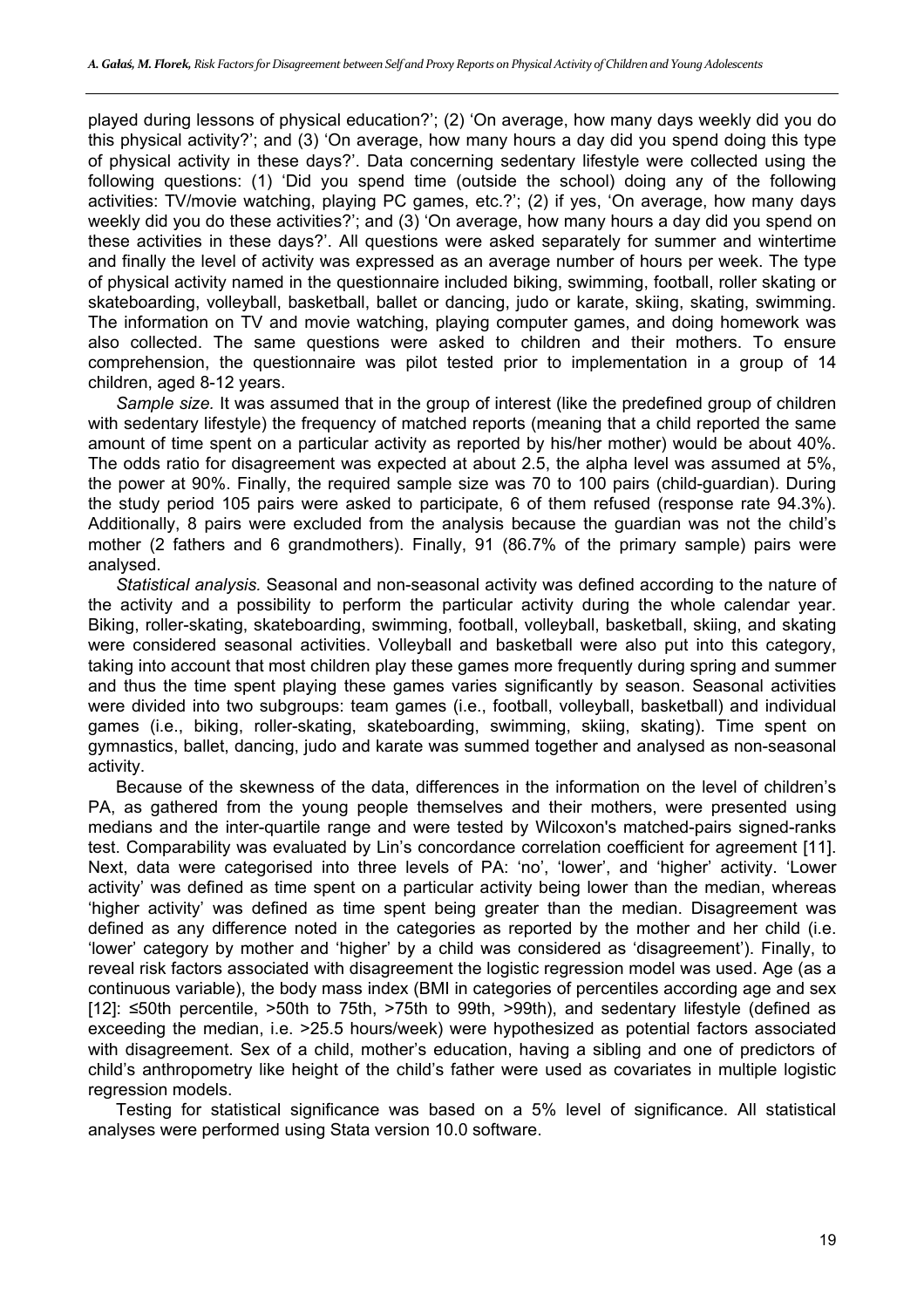# **Results**

The study group covered 91 children and their mothers (86.7% of the primary sample). Basic characteristics of the study group are presented in Table 1. In brief, the sample population included 31 boys and 60 girls, mean age 12 years (range 7-15 years). Boys were slightly younger than girls  $(11.5 \text{ vs. } 12.3 \text{ years}, p = 0.020)$  and they were found to have a higher BMI.

In total, the participation of a young person in some type of seasonal activity (i.e., at least one of the following: biking, roller-skating, skateboarding, swimming, football, volleyball, basketball, skiing, and skating) was reported by 98% of the children themselves and 97% of their mothers. The amount of time spent on these physical activities by children and their proxy respondents varied (median: 10.5 vs. 9.0 hour/week, p=0.018). The two groups reported also a different amount of time spent on playing team games (i.e., football, volleyball, and basketball) (median: 10.5 vs. 9.3 hour/week, p=0.038).

|                                       | <b>Boys</b>   | Girls        |               |
|---------------------------------------|---------------|--------------|---------------|
|                                       | n=31 (34.1%)  | n=60 (65.9%) |               |
| Child's age [years]                   |               |              |               |
| mean (SD)                             | 11.5(1.8)     | 12.3(1.8)    |               |
| median $(Q_1 - Q_3)$                  | $12(10 - 13)$ | $12(11-14)$  | $p^{t=0.020}$ |
| Siblings $[n, (\%)]$                  |               |              |               |
| 0                                     | 6 (19.4%)     | 7(11.7%)     |               |
| $1+$                                  | 25 (80.7%)    | 53 (88.3%)   | pF=0.245      |
| Child's BMI percentile [n, (%)]       |               |              |               |
| $\leq 50$ <sup>th</sup>               | 6(19.4%)      | 27 (45.0%)   |               |
| $>50$ th-75th                         | $1(3.2\%)$    | 11 (18.3%)   |               |
| >75th_99th                            | 10 (32.3%)    | 17 (28.3%)   |               |
| >99th                                 | 14 (45.2%)    | $5(8.3\%)$   | pF<0.001      |
| <b>Mother's education</b> $[n, (\%)]$ |               |              |               |
| Primary or vocational school          | 13 (41.9)     | 28 (46.7)    |               |
| Secondary school                      | 13 (41.9)     | 23(38.3)     |               |
| University                            | 5(16.1)       | 9(15.0)      | $pF = 0.955$  |

Tab. 1. Basic characteristics of the study sample

Percentages do not sum to 100% because of rounding; t –t test with equal variances; F –Fisher's exact test

When questioned about sedentary lifestyle, children, compared to their mothers, reported more time on television/movie viewing (median: 14.0 vs. 10.5 hour/week, p=0.0004) and reading books (median: 1.5 vs. 0.5 hour/week, p=0.012). Time spent on doing homework and on using a computer did not vary significantly between the groups (Table 2). This may reflect higher disparities between mother's knowledge and behaviour of a child in activities that are restricted and might be done by a child during absence of his/her caregiver, like using TV or playing computer games.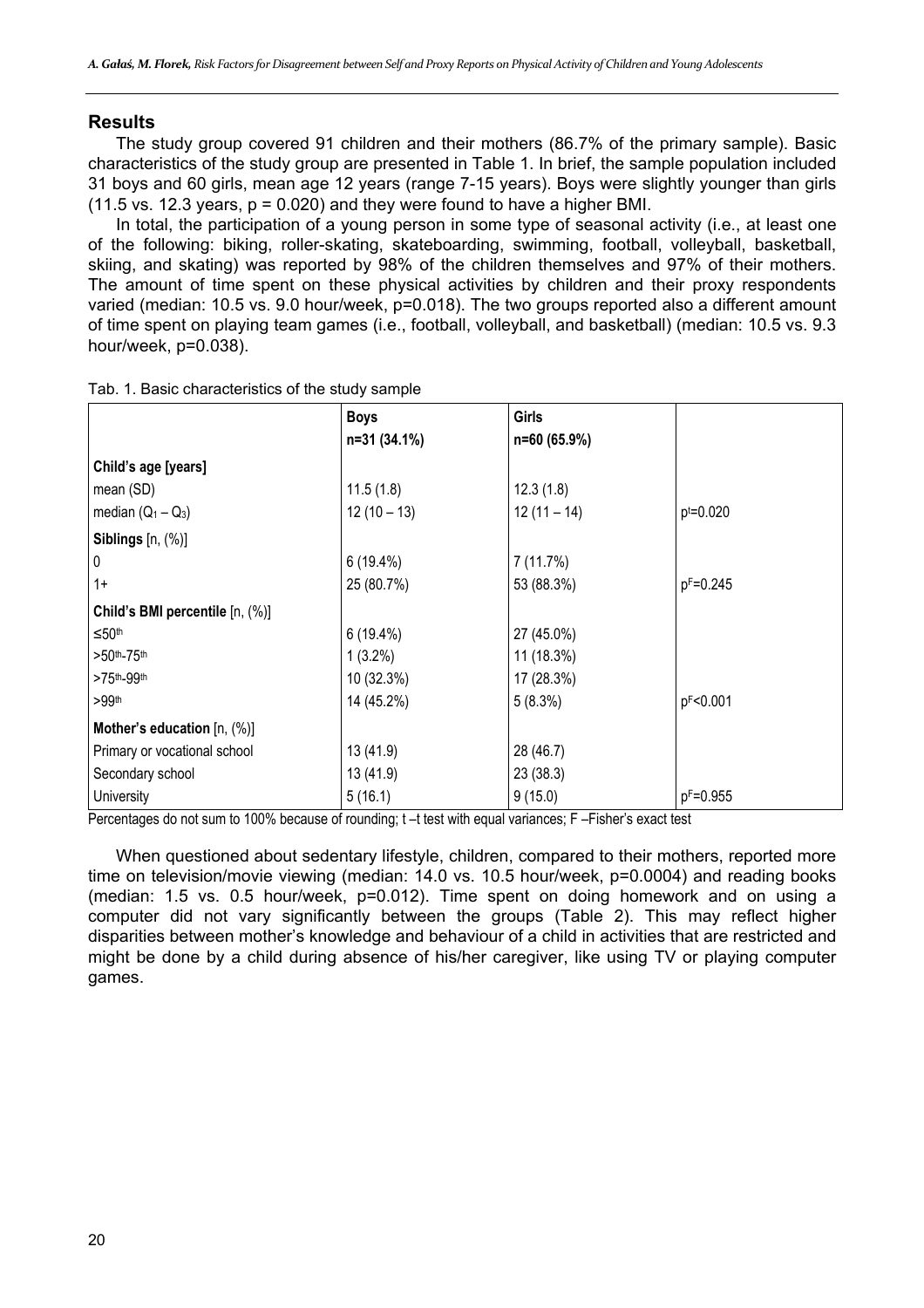Tab. 2. Weekly time spent on different types of physical activity and sedentary lifestyle reported by children and their proxy respondents

|                                      | <b>Children</b>  | <b>Mothers</b>   |
|--------------------------------------|------------------|------------------|
|                                      | [hour/week]      | [hour/week]      |
| <b>General seasonal activity</b>     |                  |                  |
| median $(Q_1 - Q_3)$                 | $10.5(6.8-18.0)$ | $9.0(4.5-15.5)$  |
| Seasonal activity -team games        |                  |                  |
| median $(Q_1 - Q_3)$                 | $0.9(0.0-3.0)$   | $0.5(0.0-2.0)$   |
| Seasonal activity -individual games  |                  |                  |
| median $(Q_1 - Q_3)$                 | $8.5(6.0-15.0)$  | 7.8 (4.0-12.0)   |
| Non-seasonal activity                |                  |                  |
| median $(Q_1 - Q_3)$                 | $0(0.0-0.8)$     | $0(0.0-0.5)$     |
| <b>Watching television or movies</b> |                  |                  |
| median $(Q_1 - Q_3)$                 | 14.0 (10.5-18.8) | $10.5(7.0-14.0)$ |
| Time spent on PC                     |                  |                  |
| median $(Q_1 - Q_3)$                 | $0(0.0-1.5)$     | $0(0.0-2.0)$     |
| <b>Book reading</b>                  |                  |                  |
| median $(Q_1 - Q_3)$                 | $1.5(0.0-6.0)$   | $0.5(0.0-3.5)$   |
| Doing homework                       |                  |                  |
| median $(Q_1 - Q_3)$                 | $9.0(5.0-14.0)$  | 10.0 (6.0-14.0)  |

The gender subgroup analysis (data not presented) revealed that, in the relation to their proxy respondents, girls more typically reported a longer period of time spent on individual games.

The second aim of the current study was to assess the comparability of data concerning leisure time PA and to identify risk factors associated with disagreement. In general, a moderate level of agreement was observed. However, this agreement was different across different forms of activity. The highest concordance correlation coefficient was observed for non-seasonal activity ( $\rho$ =0.79) and the lowest one for general seasonal activity ( $\rho$ =0.48). Within types of sedentary lifestyle, the highest concordance correlation was observed for the time spent using a computer ( $\rho$ =0.61) and the lowest one for television/movies watching  $(p=0.32)$  (Table 3).

|                                     | Lin's concordance correlation coefficient between children and proxy<br>mother's reports |         |               |
|-------------------------------------|------------------------------------------------------------------------------------------|---------|---------------|
|                                     | ρ                                                                                        | p       | 95% CI        |
| <b>General seasonal activity</b>    | 0.48                                                                                     | p<0.001 | $0.32 - 0.63$ |
| Seasonal activity -team games       | 0.52                                                                                     | p<0.001 | $0.38 - 0.65$ |
| Seasonal activity -individual games | 0.49                                                                                     | p<0.001 | $0.33 - 0.64$ |
| Non-seasonal activity               | 0.79                                                                                     | p<0.001 | $0.72 - 0.87$ |
| Watching television or movies       | 0.32                                                                                     | p<0.001 | $0.15 - 0.49$ |
| Time spent on PC                    | 0.61                                                                                     | p<0.001 | $0.49 - 0.73$ |
| <b>Book reading</b>                 | 0.51                                                                                     | p<0.001 | 0.35-0.66     |
| Doing homework                      | 0.43                                                                                     | p<0.001 | $0.26 - 0.60$ |

Tab. 3. Lin's concordance correlation coefficient for agreement on a continuous measure of reported time on physical activity and sedentary lifestyle between children and proxy mother's reports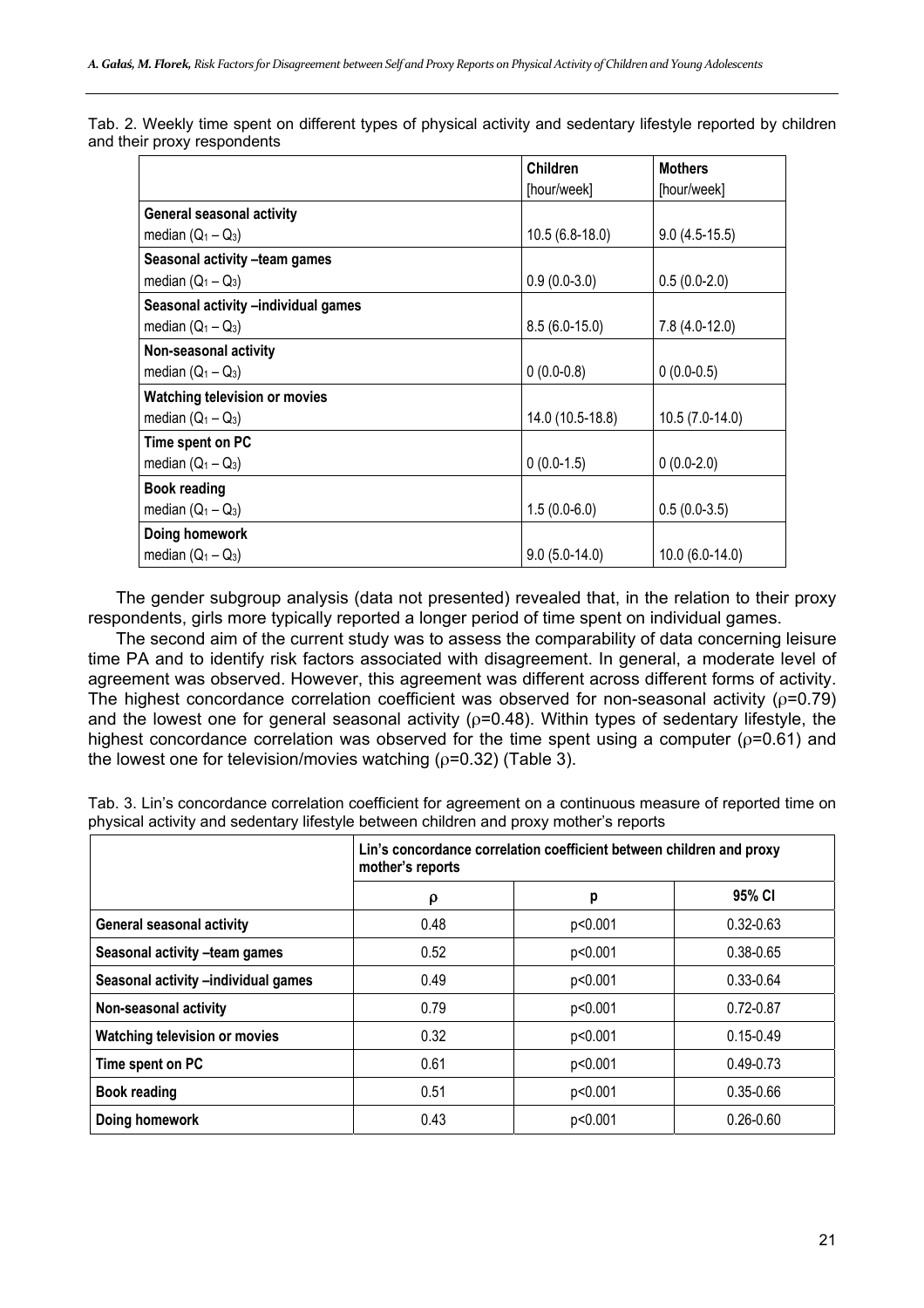The next step of the analysis was to reveal factors associated with disagreement. Sedentary lifestyle (>25.5 hours devoted to sedentary activities/week) was identified as a risk factor for disagreement between data reported by a mother and her child in relation to general seasonal activity (OR=5.47) and in seasonal team games (OR=5.42). Age was also considered; however, no single result was found to be statistically significant. Analysis of the potential role of obesity measured by child's BMI revealed that an increase in categories of BMI percentiles was associated with disagreement for general seasonal PA (p for trend = 0.037) and for seasonal team games (p for trend =  $0.041$ ) (Table 4).

Tab. 4. Variables considered as potential factors associated with disagreement in the reporting of a child's activity pattern between the proxy respondent (mother) and the child. Multiple logistic regression model (\*), odds ratios (ORs)

|                                    | ORs (with 95% Cls) for disagreement in: |                                   |                                         |                       |
|------------------------------------|-----------------------------------------|-----------------------------------|-----------------------------------------|-----------------------|
| Variable of interest               | General seasonal<br>activity            | Seasonal activity -<br>team games | Seasonal activity -<br>individual games | Non-seasonal activity |
| Age                                |                                         |                                   |                                         |                       |
| (increase in 1 year)               | 1.33 (0.90-1.95)                        | $0.86(0.60-1.22)$                 | 1.34 (0.95-1.87)                        | $0.71(0.45-1.12)$     |
| <b>BMI</b> ( $kg/m2$ ) percentiles |                                         |                                   |                                         |                       |
| $\leq 50$ <sup>th</sup> percentile |                                         |                                   |                                         |                       |
| $>50th$ to $75th$                  | 2.96 (0.53-16.55)                       | 2.02 (0.34-11.97)                 | $2.19(0.50-9.60)$                       | $0.64(0.06 - 7.34)$   |
| >75th to 99th                      | 1.66 (0.40-6.85)                        | 3.81 (0.94-15.45)                 | $0.78(0.23-2.65)$                       | $0.59(0.10-3.41)$     |
| >99 <sup>th</sup>                  | 12.96 (1.85-16.55)                      | 4.77 (0.79-28.71)                 | 2.00 (0.39-10.19)                       | $0.67(0.08-5.81)$     |
| p for trend                        | $p_t = 0.037$                           | $p_t = 0.041$                     | $p_t = 0.936$                           | $p_t = 0,474$         |
| Sedentary lifestyle **             |                                         |                                   |                                         |                       |
| (>25.5 hour/week)t                 | 5.47 (1.78-16.83)                       | 5.42 (1.74-16.88)                 | 2.20 (0.82-5.92)                        | 1.03 (0.25-4.19)      |

\* - adjusted for mother's education, having a sibling, height of the child's father and other covariates presented in the table; \*\* - adjusted for all variables as in \* and additionally for child's sex; † - as reported by children

# **Discussion**

The supplementary use of proxy respondents in epidemiologic investigations meant to assess child's physical activity (PA) has seldom been studied. The presented results provide information on the level of agreement between proxy (i.e., mothers) and school-aged child respondents regarding leisure time PA and elements of sedentary lifestyle. The observed levels of agreement in the study varied between 0.32-0.79 and were the highest for non-seasonal activity. The levels of agreement were similar to other studies investigating comparability of the data reported by children and their proxies. Among the myriad of risk factors measured in children participating in survey interviews, the most commonly evaluated were tobacco, alcohol, and illicit drug use. Observed levels of agreement in those studies [13, 14, 15], expressed by correlation coefficients, were similar to values found in the current study.

Whiteman and Green [16], who investigated agreement between parent-proxy and child respondents, found a very high correlation level for unchanging physical characteristics (e.g., eye ( $ρ=0.88$ ) or hair colour ( $ρ=0.76$ )) and a history of residing on a farm ( $ρ=0.84$ ) as well as moderate to lower agreement levels on skin changes or being sunburnt. The paper on levels of agreement between 6th- to 7th-grade students and their parents in self-reported sun behaviours was also published by Dusza et al. [17]. They found a weighted kappa ranging from 0.23 for wearing a shirt on sunny days to 0.73 for skin colour. Jozefiak [18] had compared child and parent-by proxy ratings of child's quality of life and he observed low to moderate ( $\rho$ =0.32) correlations in the KINDL-R questionnaire for measuring health-related quality of life among children and adolescents and also in the Inventory of Life Quality. Reports on other activities were even poorer. Inyang [19] had investigated how well adolescents (secondary schools students) recall the use of mobile telephones and he noticed a modest rank correlation for the number of voice calls ( $\rho$ =0.3) and poor agreement in the duration of calls ( $\rho$ =0.1).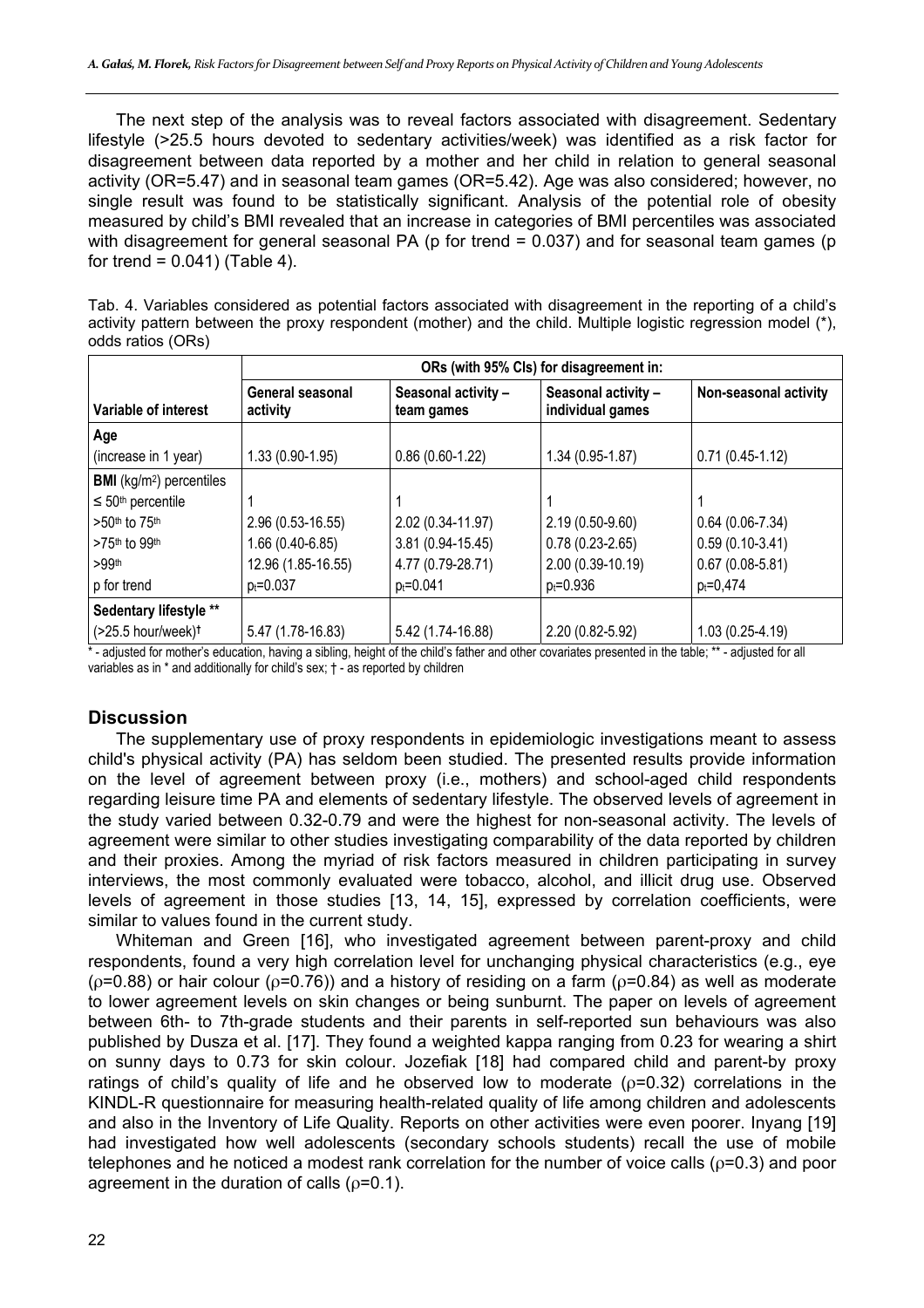There are some possible explanations for a relatively low level of agreement (measured by Lin's concordance correlation coefficient) observed in our study. The first is the age characteristic of the study group. Due to young age schoolchildren may have a lower ability to correctly report information regarding the time spent on PA. Although data gathered from children through recall may be questionable, school-age children may have knowledge of self-behaviours of which their parents or other proxies are unaware [20] and thus they are a valuable source of information. Observed correlation coefficients might also be lower because of the lower level of understanding presented by children. However, children in this study had a high level of agreement for other easy verifiable data, like how many siblings the child had (weighted kappa=0.99 for data reported by the proxy respondent and the child), or the child's age (the concordance correlation coefficient=1.00).

The second reason for disagreement may be the measurement technique. To avoid bias in our study, the same questions were used for proxy and child respondents, the questionnaire was tested for comprehension in children, and, additionally, interviews were performed interchangeably between the proxy- and self-respondent in the absence of the other person.

Thirdly, reporting time might have influenced agreement. The assessment of PA over the past year seems to be less accurate compared to, for example, the last 7 days, the time period for PA research suggested by some authors [21]. In the presented study habitual average physical activity over a period of a calendar season or of one year (for more "stable" activities) was used because, for most, especially retrospective, investigations, the assessment of a shorter period is not sufficient enough to evaluate PA patterns. It is still open discussion, however, on the reliability of this type PA questionnaires. However, even though the latter analysis has showed that there is no questionnaire available with both acceptable reliability and validity [22], PA questionnaires are still used very often [2].

Questionnaires administered to children and their mothers reflected the same reference period, thus, a possible error related to the time in question, if present, should be similar in both groups. We need to keep in mind, however, that there is a relatively high probability that the potential of correctly remembering the amount of time spent on different forms of PA is lower among children (i.e., self-respondents) compared to their mothers (i.e., proxy respondents). Also, sex distribution among children might play a role in assessing levels of agreement [23,24,25]. Finally, while asked, respondents, either children or their mothers, might try to recall "politically correct" responses reporting a higher amount of time spent on the specific type of questioned physical activity. This is a recurrent problem in self-reported data; however, we believe that, if present, it skews data in a similar way among children and their guardians, and thus mildly influences the level of agreement.

Others factors, such as the nature of exposure, may also play a role. As it was observed after a detailed data analysis in the study, the correlation coefficient was definitely higher for activities performed in a regular, organised manner (e.g., judo, gymnastics, organized swimming pool sessions in wintertime), compared to other activities (e.g., TV/movie watching, volleyball, or even doing homework). Overall the coefficients of correlation between the guardian and the child recalls were relatively weak. This was observed mainly because of the period of the questioned time, which was relatively long. Parents or guardians usually do not have complete knowledge of some forms of activities, most often performed in a child's leisure time in the absence of a parent, even test-retest reliability for questions regarding these activities was relatively high for questionnaires, as it was observed in different investigations [26, 27]. Very often guardians are not close enough and this may also explain their relatively poor knowledge concerning some child's exposures. A variety of studies investigating different childhood experiences found that proxy respondents had little knowledge on tobacco smoking [28], solvents [29], sexual behaviours [30], bicycle helmets use [31], and also on physical activity [32]. In this paper we assess the level of comparability between two sources of data (mother and her child), and, because of subjective individual assessment reported by the mother and the child, the level of reliability of the instrument (questionnaire) mildly influences the level of differences in reports, which rely on knowledge and individual perception.

The second part of this study focused on possible risk factors associated with disagreement on physical activity in child's self- and mother/proxy-reporting. Potential risk factors included age, body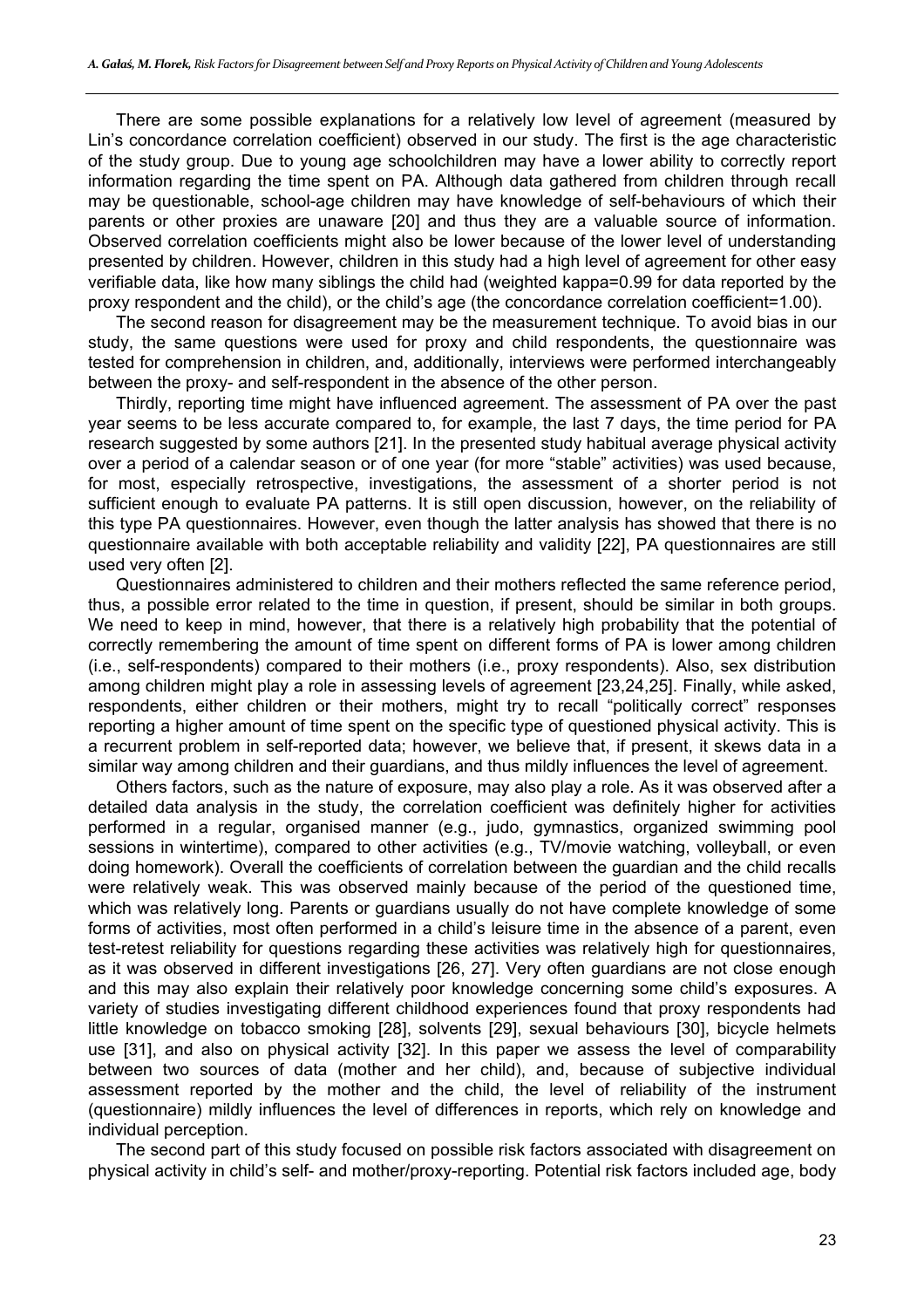mass index and sedentary lifestyle. Sedentary lifestyle was revealed as a risk factor for disagreement in general seasonal activity and seasonal activities - team games. Age was not confirmed as a risk factor, as it was observed in some other studies, even if relatively young schoolchildren were recruited in the study. However, in the study group the majority of children were at the age of 9-12, and small variability might hinder showing the role of this characteristic.

In our study an increased risk of disagreement was observed with an increase in the level of the child's BMI (Table 4). BMI has been observed to be a risk factor for under-reporting in dietary studies [33]. Overweight children have usually lower activity levels as recommended and this may influence reporting. Similarly to dietary studies, in the presented study, the child's BMI was also recognized as a possible risk factor for disagreement in physical activity reports.

Our study was able to supplement existing knowledge regarding the factors responsible for inconsistency in reporting children's PA. The advantages of this study included also considering several confounding variables in logistic regression analyses while simultaneously looking for factors associated with disagreement.

Among limitations it should be noticed that the level of agreement and the risk factors for disagreement were investigated considering the frequency and duration of physical activity but not intensity. We expect that reports regarding the level of intensity and duration of activities with different intensity levels vary much more between children and their guardians; however, factors responsible for disagreement were not investigated and require further studies.

Although the current study did not investigate validity of recall information on child's and adolescent's PA, the investigation provides some suggestions regarding the knowledge of factors associated with disagreement which can allow future interpretation of such differences. Moreover, our results may help to decide if it is reasonable to analyse together data coming from different sources like self and proxy reports.

Several factors like sex, age, sedentary lifestyle, BMI and some other personal characteristics may influence data quality with regard to physical activity. Overall, the use of parental proxy reporting as a supplementary source of information regarding the level of physical activity of children should be applied, if ever, with caution.

## **Conclusions**

The study showed that the comparability of self and proxy reports regarding child's leisure time physical activity depends on the nature of this activity and disagreement is more likely for seasonal activities. Moreover, sedentary life-style and body mass index are both associated with disagreement . Thus, the use of parental proxy reporting as supplementary source of information regarding the level of physical activity of children should be applied, if ever, with caution.

## *Acknowledgments*

*Thanks to Dr Marek Kopacz MD, PhD for language revision and to Anna Wisniewska for the contribution to the data collection.* 

## **References**

- 1. Physical Activity Guidelines Advisory Committee Report, 2008. Washington, DC: U.S. Department of Health and Human Services [bhttp://health.gov/paguidelines] [accessed on Feb 16, 2012]
- 2. Biddle SJ, Gorely T, Pearson N, Bull FC. An assessment of self-reported physical activity instruments in young people for population surveillance: Project ALPHA. *Int J Behav Nutr Phys Act* 2011;8:1.
- 3. Gordon-Larsen P, McMurray RG, Popkin BM. Determinants of adolescent physical activity and inactivity patterns. *Pediatrics* 2000;105:e83.
- 4. Livingstone MB, Robson PJ, Wallace JM, McKinley MC. How active are we? Levels of routine physical activity in children and adults. *Proc Nutr Soc* 2003;62:681-701.
- 5. Durante R, Ainsworth BE. The recall of physical activity: using a cognitive model of the questionanswering process. *Med Sci Sport Exerc* 1996;28:1282-1291.
- 6. Taylor RW, Murdoch L, Carter P, Gerrard DF, Williams SM, Taylor BJ. Longitudinal study of physical activity and inactivity in preschoolers: The FLAME study. *Med Sci Sport Exerc* 2009;41:96-102.
- 7. Sirard JR, Pate RR. Physical activity assessment in children and adolescents. *Sports Med* 2001;31:439- 454.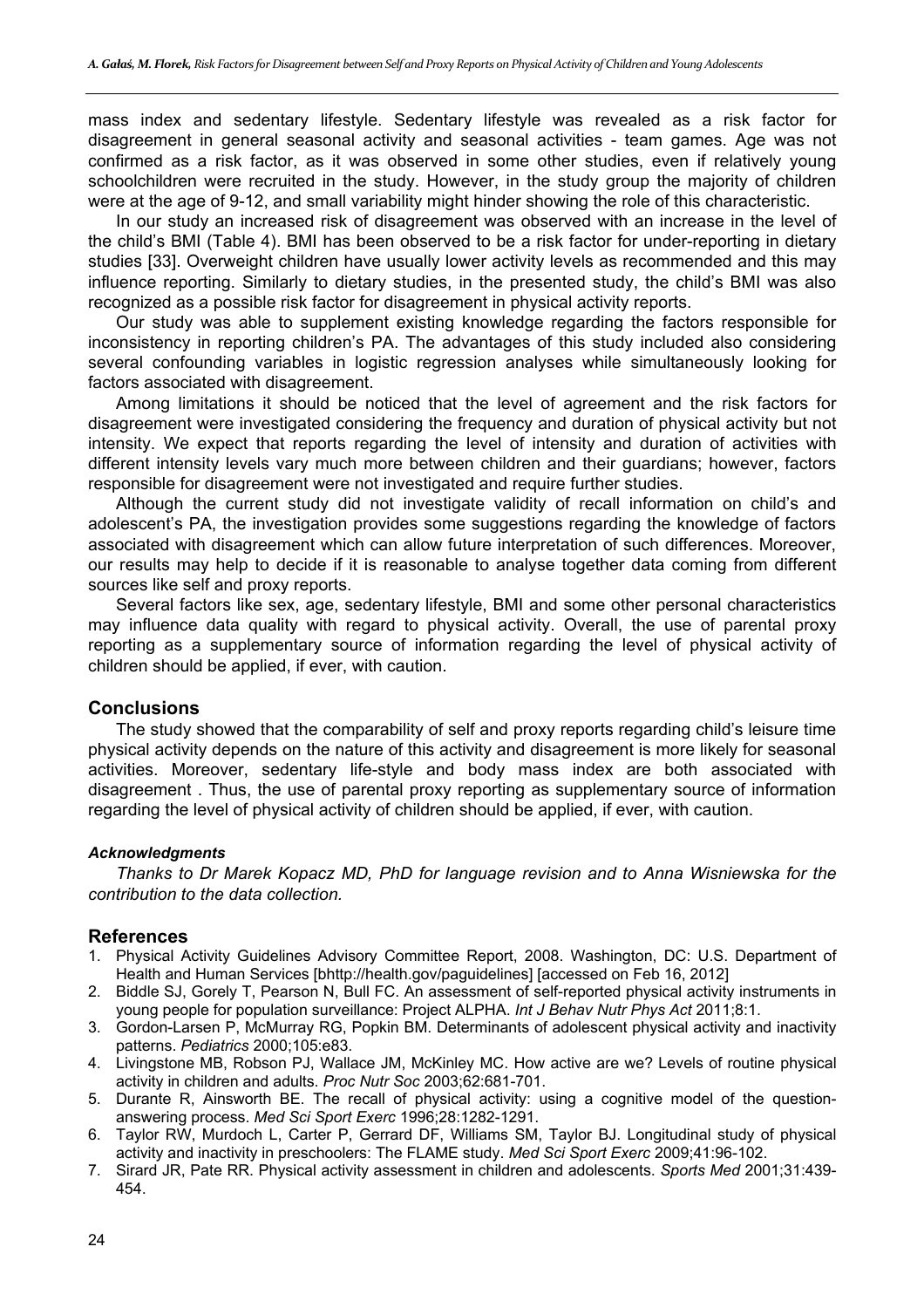- 8. Anderson VA, Lajoie G. Development of memory and learning skills in school-aged children: a neuropsychological perspective. *Appl Neuropsychol* 1996;3:128-139.
- 9. Robitail S, Simeoni M, Erhart M, Ravens-Sieberer U, Bruil J, Auquier P. Validation of the European proxy KIDSCREEN-52 pilot test health-related quality of life questionnaire: First results. *Journal of Adolescent Health* 2006;39:596.e1-596.e10.
- 10. Chaumeton N, Duncan SC, Duncan TE, Strycker LA. A measurement model of youth physical activity using pedometer and self, parent, and peer reports. *Int J Behav Med* 2011;18:209-15.
- 11. Rosner B, Hennekens CH. Analytic methods in matched pair epidemiological studies. *Int J Epidemiol* 1978;7:367-372.
- 12. World Health Organization. WHO growth reference 2007 data for 5-19 years [http://www.who.int/growthref/en] [accessed on-line on Mar 7, 2012]
- 13. Parra GR, O'Neill SE, Sher KJ. Reliability of self-reported age of substance involvement onset. *Psychol Addict Behav* 2003;17:211-218.
- 14. Lintonen T, Ahlstrom S, Metso L. The reliability of self-reported drinking in adolescence. *Alcohol* 2004;39:362-368.
- 15. 15. Johnson TP, Mott JA. The reliability of self-reported age of onset of tobacco, alcohol and illicit drug use. *Addiction* 2001;96:1187-1198.
- 16. Whiteman D, Green A. Wherein lies the truth? Assessment of agreement between parent proxy and child respondents. *Int J Epidemiol* 1997;26:855-859.
- 17. Dusza SW, Oliveria SA, Geller AC, Marghoob AA, Halpern AC. Student-parent agreement in selfreported sun behaviors. J Am Acad Dermatol 2005;52:896-900.
- 18. Jozefiak T, Larsson B, Wichstrom L, Mattejat F, Ravens-Sieberer U. Quality of life as reported by school children and their parents: A cross-sectional survey. *Health Qual Life Outcomes* 2008;19:6-34.
- 19. Inyang I, Benke G, Morrissey J, McKenzie R, Abramson M. How well do adolescents recall use of mobile telephones? Results of a validation study. *BMC Med Res Methodol* 2009;12:9-36.
- 20. Sawyer MG, Baghurst P, Clark J. Differences between reports from children, parents and teachers: Implications for epidemiological studies. *Aust N Z J Psychiatry* 1992;26:652-660.
- 21. Levin S, Jacobs DR, Ainsworth BE, Richardson MR, Leon AS. Intra-individual variation and estimates of usual physical activity. *Ann Epidemiol* 1999;9:481-488.
- 22. Chinapaw MJ, Mokkink LB, van Poppel MN, van Mechelen W, Terwee CB. Physical activity questionnaires for youth: a systematic review of measurement properties. Sports Med 2010;40:539-563.
- 23. Marcotte L, Hennessy E, Dwyer J, et al. Validity and reliability of a calcium checklist in early elementaryschool children. *Public Health Nutr* 2008;11:57-64.
- 24. Dollman J, Ridley K, Magarey A, Martin M, Hemphill E. Dietary intake, physical activity and TV viewing as mediators of the association of socioeconomic status with body composition: A cross-sectional analysis of Australian youth. *Int J Obes* 2007;31:45-52.
- 25. Voyer D, Postma A, Brake B, Imperato-McGinley J. Gender differences in object location memory: A meta-analysis. *Psychon Bull Rev* 2007;14:23-38.
- 26. Evenson KR, Birnbaum AS, Bedimo-Rung AL, et al. Girls' perception of physical environmental factors and transportation: reliability and association with physical activity and active transport to school. *Int J Behav Nutr Phys Act* 2006;3:28.
- 27. Huang YJ, Wong SH, Salmon J, Hui SS. Reliability and validity of psychosocial and environmental correlates measures of physical activity and screen-based behaviors among Chinese children in Hong Kong. *Int J Behav Nutr Phys Act* 2011;8:16
- 28. Bush PJ, Iannotti RJ. Alcohol, cigarette, and marijuana use among fourth-grade urban schoolchildren in 1988/89 and 1990/91. *Am J Public Health* 1993;83:111-114.
- 29. Tapia-Conyer R, Cravioto P, De La Rosa B, Velez C. Risk factors for inhalant abuse in juvenile offenders: The case of Mexico. *Addiction* 1995;90:43-49.
- 30. Shew ML, Fortenberry JD, Miles P, Amortegui AJ. Interval between menarche and first sexual intercourse, related to risk of human papillomavirus infection. *J Pediatr* 1994;125:661-666.
- 31. Thomas S, Acton C, Nixon J, Battistutta D, Pitt WR, Clark R. Effectiveness of bicycle helmets in preventing head injury in children: Case-control study. *BMJ* 1994;308:173-176.
- 32. Wolf AM, Gortmaker SL, Cheung L, Gray HM, Herzog DB, Colditz GA. Activity, inactivity, and obesity: Racial, ethnic, and age differences among schoolgirls. *Am J Public Health* 1993;83:1625-1627.
- 33. Singh R, Martin BR, Hickey Y, et al. Comparison of self-reported, measured, metabolizable energy intake with total energy expenditure in overweight teens. *Am J Clin Nutr* 2009;89:1744-1750.